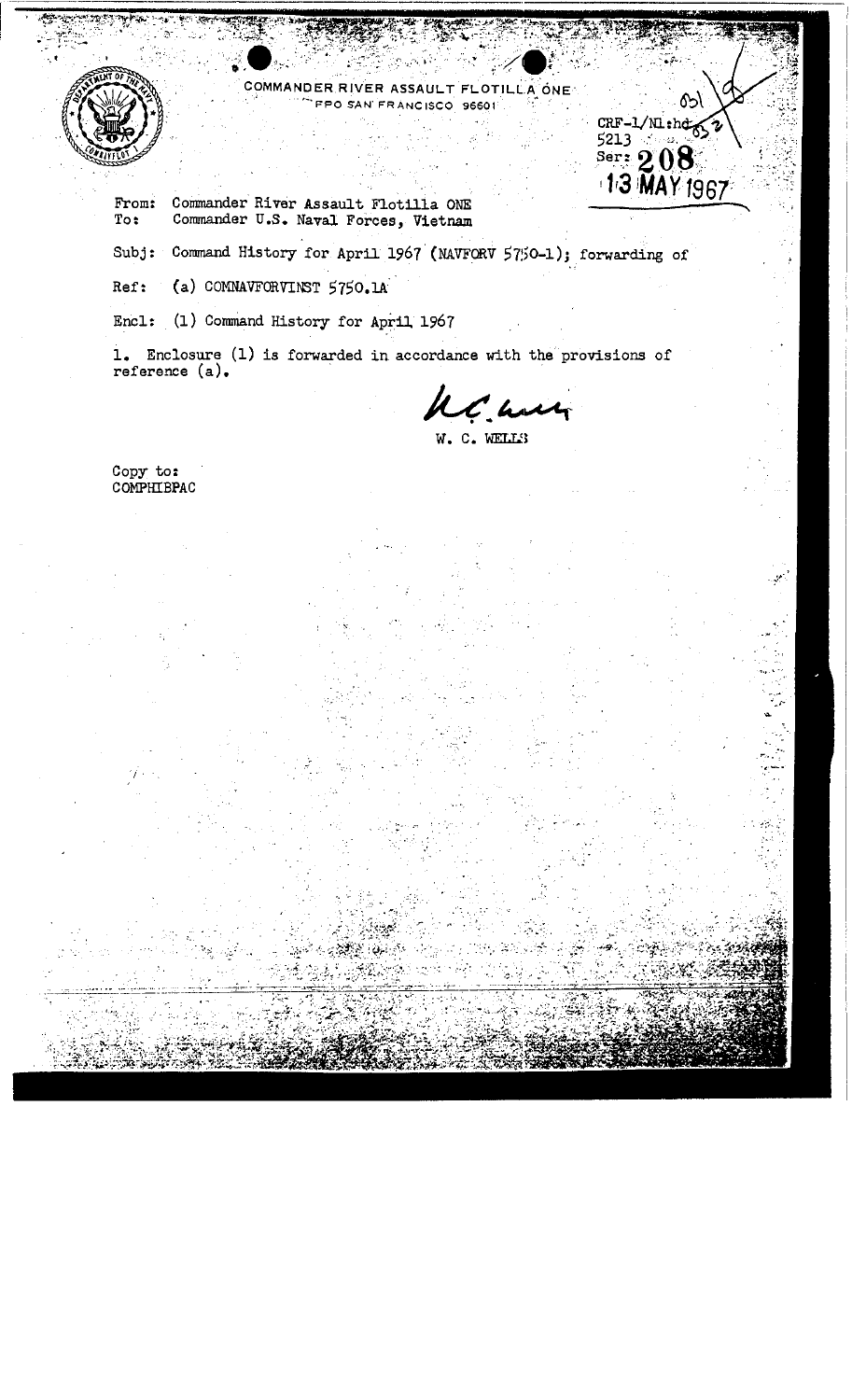;:tc1;~l~;~::;\' :;t , '.' ; .: 521J»: ';" '" ,.' ."\ . '.' lI~:;~}c,,:,;, /". n . : .)" "'~: j /~. , ... ' .

i',

 $\cdot$  .  $\cdot$   $\cdot$   $\cdot$ ,

, ,.

. )r. 1:2

## COMRIVFLOT ONE/COMRIVSUPPRON SEVEN

## COMMAND HISTORY - APRIL. 1967

During April, COMRIVFLOT ONE with units of RIVRON NINE and ELEVEN continued: to support the 4th Battalion, 47th Infantry, 2nd Brigade, 9th Infantry Division in combat riverine operations in the Rung Sat' Special Zone, *RVN.* " Embarked as follows:

1~26 April - U33 MONTROSE (APA-212) 26-JO April - U33 BENEWAH (APB-J5)

· '

 $\mathcal{L}^{(1,1)}_{\mathcal{L}^{(1,1)}}$ ,.

 $\mathcal{L}^{\mathcal{P}}(\mathcal{C}) \rightarrow \mathcal{L}^{\mathcal{P}}(\mathcal{C})$ 

LJ··;:::,".:., •. ;~{t~i;:<t.:~;::·)': *. ."c":"j.,!"* 

·

 $~\cdot~$   $~\cdot~$ 

A RIVFLOT ONE detachment headed by CDR C.H. BLACK, USN, RIVFLOT Operations/-Plars Officer, proceeded to Dong Tam on 10 and 11 April. CDR BLACK was designated Task Group Commander (CTG 117.2) for river assault operations staging from Dong Tam. Elements of River Assault· Squadrori NINE also deployed to Dong Tam in two increments on 10 and 11 April 1967. One CCB and four ATC made transit from Vung Tau to Dong Tam on 10 April, and nine ATC and one VNN Monitor escorted APL-26 and YFNB-24, which were towed by commercial tugs, on 11 April. Initial operations from Dong Tam commenced on 12 April in support of 3rd Battalion, 47th Infantry and 2nd Battalion, 60th Infantry. Task Group 117.2 operations to date have been primarily; of the quick reaction type. Taking advantage of hard intelligence gained from agent reports, elements of TG· 117.2 have embarked company sized reaction forces at Dong Tam and transported them to various locations along Mekong River. Riverine Assault Craft conducting these operations normally remain in support of ground forces until they are extracted. This type of operation has proved highly successful to date.  $\left\langle \cdot \right\rangle$  $\mathcal{L} \subset \mathcal{L} \subset \mathcal{L} \subset \mathcal{L} \subset \mathcal{L} \subset \mathcal{L} \subset \mathcal{L} \subset \mathcal{L} \subset \mathcal{L} \subset \mathcal{L} \subset \mathcal{L} \subset \mathcal{L} \subset \mathcal{L} \subset \mathcal{L} \subset \mathcal{L} \subset \mathcal{L} \subset \mathcal{L} \subset \mathcal{L} \subset \mathcal{L} \subset \mathcal{L} \subset \mathcal{L} \subset \mathcal{L} \subset \mathcal{L} \subset \mathcal{L} \subset \mathcal{L} \subset \mathcal{L} \subset \mathcal{L} \subset \mathcal{$ 

On Sunday, 2 April, the Vietnamese Commandament suffered a near miss from mining. The resulting violent vibration caused commidderable structural deterioration, including some main strength members and void bulkheads. This damage was not immediately apparent, but was discovered upon its return to APA.

USS KEMPER COUNIT (LST-854) arrived in Vung Tau 14 April and reported for duty as first Mobile Riverine Force support ship.:.  $\frac{1}{2}$ 

The USS BENEWAH (APB-35) arrived at 1315, 22 April 1967; Transfer of the Staff, RAS-11 and Army unit was completed by 26 April 1967. TA KABUPATEN JARAT KACAMATAN

 $\mathcal{L}=\mathcal{L}$  , and  $\mathcal{L}=\mathcal{L}$ A conference regarding the medical support for the Mobile Riverine Base was held aboard the USS BENEWAH on 26 April with the following commands being represented:

luth Medical Brigade  $\sim$  68th Medical Group  $\sim$ 9th Medical Battalion, 9th-Infantry River Assault Flotilla ONE